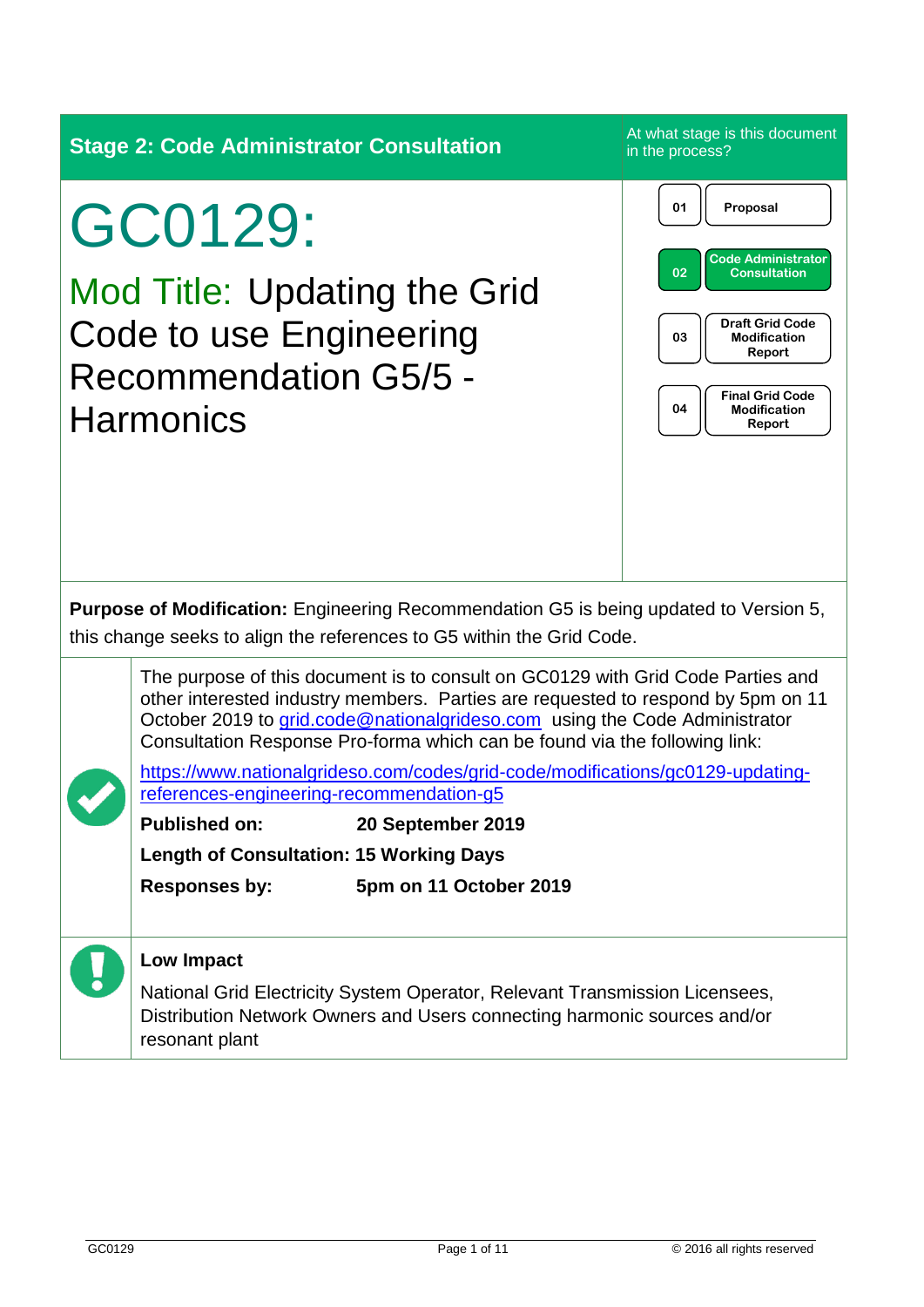### **Contents**

- **1 About this document 4**
- **2 Summary 4**
- **3 Governance 5**
- **4 Why Change? 6**
- **5 Code Specific Matters 6**
- **6 Solution 6**
- **7 Impacts & Other Considerations 7**
- **8 Relevant Objectives 7**
- **9 Implementation 8**
- **10 Code Administrator Consultation: How to repond 8**
- **11 Legal Text 9**

#### **Timetable**

#### **The Code Administrator recommends the following timetable:**

| <b>Consideration by the Grid Code Review Panel</b>               | 30 May 2019                                                                       |
|------------------------------------------------------------------|-----------------------------------------------------------------------------------|
| Code Administrator Consultation Report issued to<br>the Industry | 20 September<br>2019                                                              |
| Draft Final Modification Report presented to Panel               | 21 October 2019                                                                   |
| <b>Modification Panel decision</b>                               | 29 October 2019                                                                   |
| Final Modification Report issued to the Authority                | 8 November 2019                                                                   |
| Decision implemented in Grid Code                                | 1 March 2020 or<br>6 months after<br>Ofgem decision,<br>whichever is the<br>later |
|                                                                  |                                                                                   |

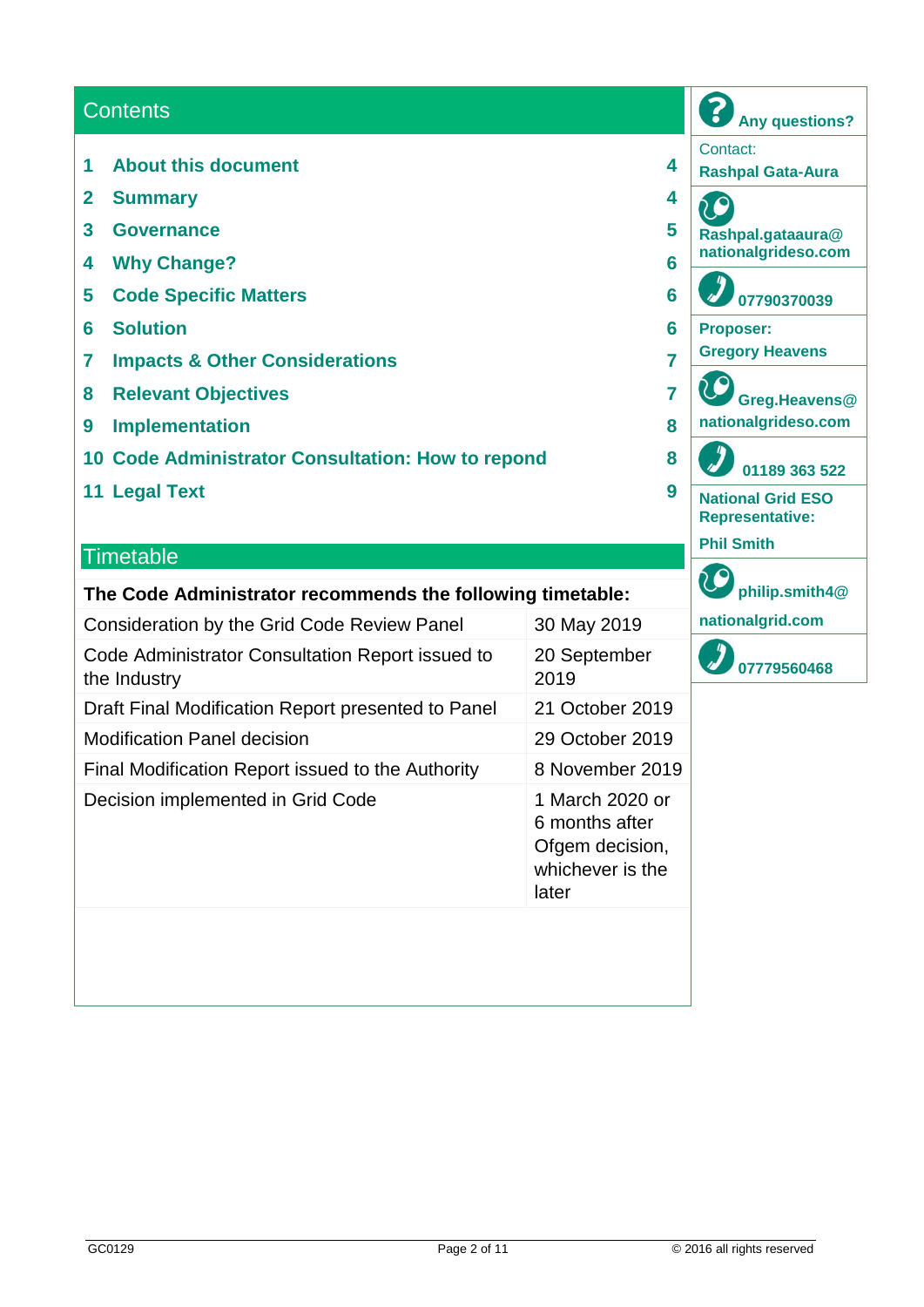Proposer Details

| <b>Details of Proposer:</b><br>(Organisation Name)                                                  | <b>National Grid Electricity System Operator</b> |
|-----------------------------------------------------------------------------------------------------|--------------------------------------------------|
| Capacity in which the Grid Code<br>Modification Proposal is being<br>proposed:<br>(e.g. CUSC Party) | The Company                                      |
| <b>Details of Proposer's</b><br><b>Representative:</b>                                              |                                                  |
| Name:                                                                                               | <b>Gregory Heavens</b>                           |
| Organisation:                                                                                       | <b>National Grid ESO</b>                         |
| Telephone Number:                                                                                   | 01189 363 522                                    |
| Email Address:                                                                                      | Greg.Heavens@nationalgrideso.com                 |
| <b>Details of Representative's</b><br>Alternate:                                                    |                                                  |
| Name:                                                                                               | <b>Robert Wilson</b>                             |
| Organisation:                                                                                       | <b>National Grid ESO</b>                         |
| Telephone Number:                                                                                   | 07799 656402                                     |
| Email Address:                                                                                      | Robert.Wilson2@nationalgrideso.com               |
| <b>Attachments (Yes/No):</b>                                                                        |                                                  |
| <b>No</b>                                                                                           |                                                  |

# Impact on Core Industry Documentation.

*Please mark the relevant boxes with an "x" and provide any supporting information*

| Other       | X |  |
|-------------|---|--|
| <b>STC</b>  |   |  |
| <b>CUSC</b> |   |  |
| <b>BSC</b>  |   |  |
|             |   |  |

This modification is being made along with the update to Engineering Recommendation G5 and the corresponding change to the Distribution Code.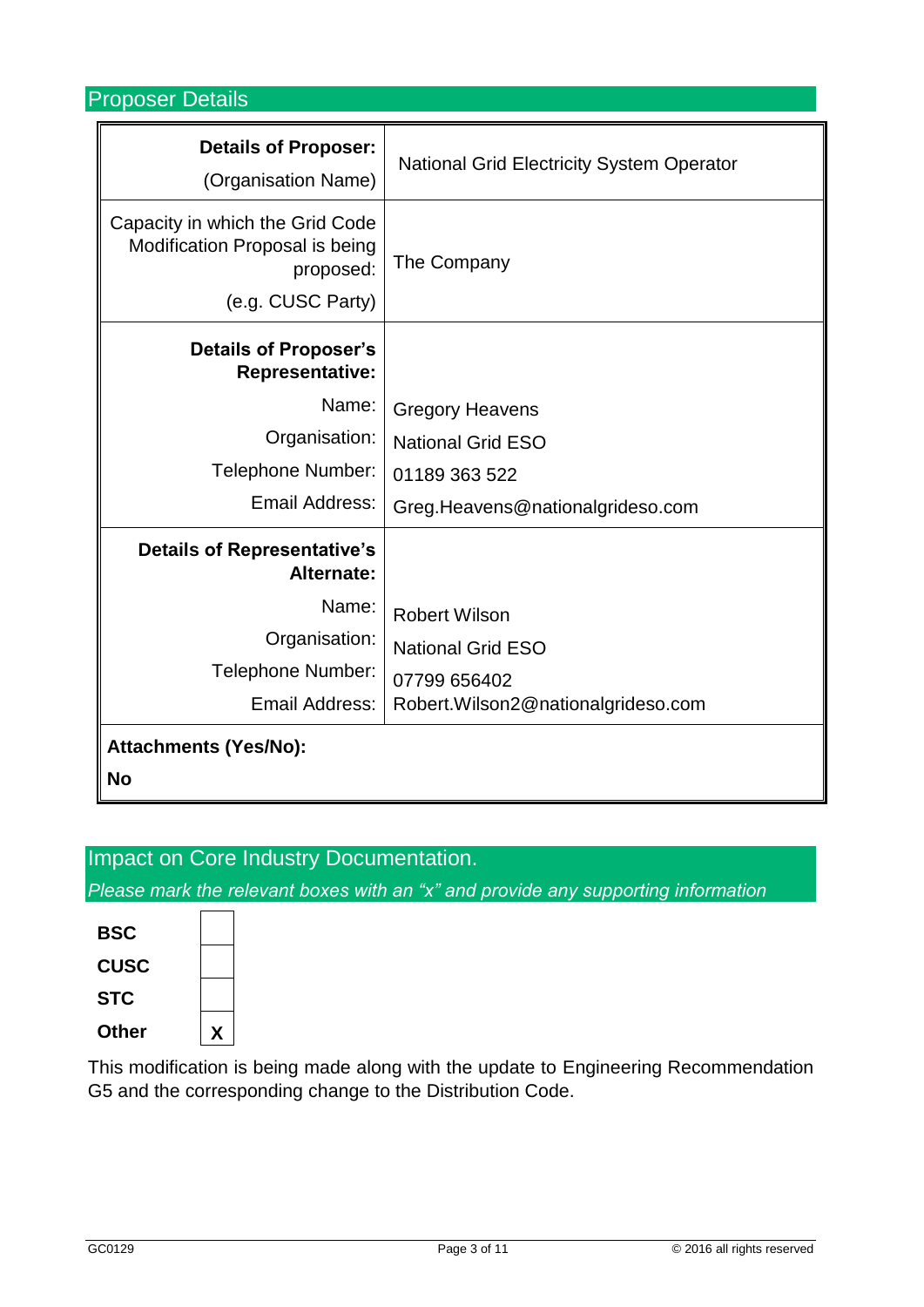## **1 About this document**

GC0129 was proposed by National Grid Electricity System Operator and was submitted to the Grid Code Modifications Panel for its consideration on 30 May 2019. The Grid Code Panel unanimously decided to send GC0129 straight to Code Administrator Consultation for 15 Working days once there was sufficient certainty on the corresponding change to the Distribution Code.

This Code Administrator Consultation has been prepared in accordance with the terms of the Grid Code. An electronic copy can be found on the National Grid ESO's Website, [https://www.nationalgrideso.com/codes/grid-code/modifications/gc0129-updating](https://www.nationalgrideso.com/codes/grid-code/modifications/gc0129-updating-references-engineering-recommendation-g5)[references-engineering-recommendation-g5,](https://www.nationalgrideso.com/codes/grid-code/modifications/gc0129-updating-references-engineering-recommendation-g5) along with the Grid Code Modification Proposal Form.

## **2 Summary**

#### **Defect**

The Distribution Code Review Panel (DCRP) has recently held a consultation to update Engineering Recommendation (EREC) G5 to issue 5 (G5/5). EREC G5 defines planning levels and compatibility levels for the assessment of voltage distortion from User's equipment and installations with harmonic emission to be connected to transmission systems and distribution networks in the United Kingdom.

The Grid Code references EREC G5 issue 4 (G5/4) in several places; this modification seeks to align the references to G5 to issue 5.

#### **What**

EREC G5 has been modified as outlined below, this list is taken from the Distribution Code's Consultation on G5 that was sent on 13 March 2019. Please refer to the 'DCRP/MP/19/03 - EREC G5 Issue 5' tab at [http://www.dcode.org.uk/dcode](http://www.dcode.org.uk/dcode-modifications/2019-modifications/)[modifications/2019-modifications/](http://www.dcode.org.uk/dcode-modifications/2019-modifications/) for any updates made since this date.

*Planning and compatibility levels for individual harmonics have been revised, while keeping the planning and compatibility levels for voltage total harmonic distortion (THD) the same as G5 Issue 4 (G5/4). As a result for some harmonics these levels have increased. No planning or compatibility level has decreased compared to G5 Issue 4.*

- i. *Defining voltage ranges for which the tables of planning and compatibility levels are applicable. These voltage levels have been adapted to align with typical voltages in use in the UK.*
- ii. *The planning and compatibility levels are now extended to 5 kHz (the 100th harmonic). The measurement of harmonics above 2.5 kHz is at the discretion of the NO (see below for definition) facilitating the connection. It is also recommended to consider the assessment of these harmonics at the discretion of the NO.*
- iii. *Clearly defining interharmonics and revising interharmonic limits in accordance with IEC 61000-34-30, IEC 61000-4-7 and IEC 61000-2-2.*
- iv. *Revising limit for voltage notches in terms of the notch depth and duration.*
- v. *Updating the three stages of assessment. G5 Issue 5 similar to its predecessor, Issue 4, has three stages of connection process. These are Stage 1 for connection*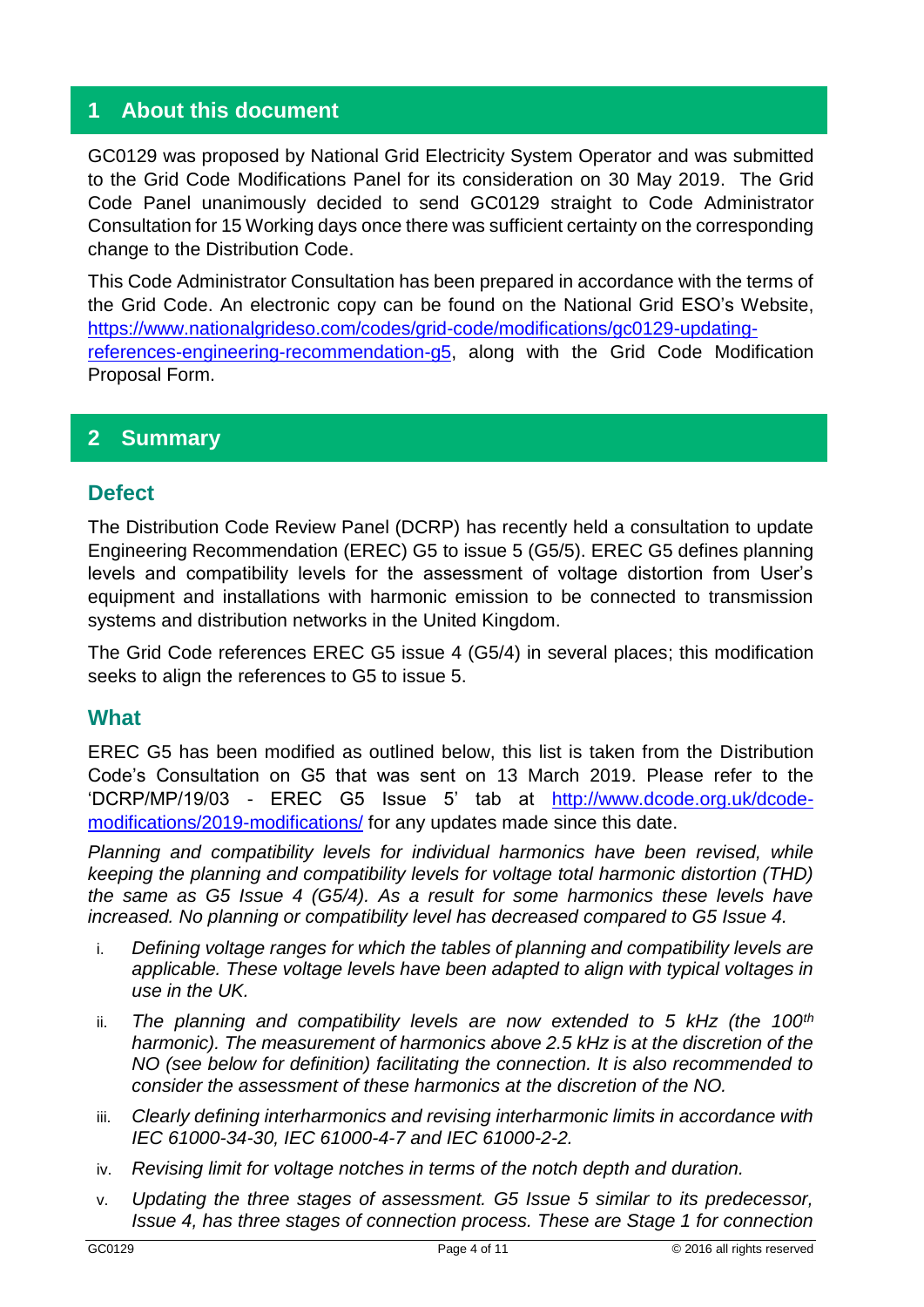*of equipment to LV, Stage 2 for connection of equipment which failed Stage 1 and any other connection to voltages below 33 kV, and Stage 3 for any other connection.*

- vi. *Stage 1 has been completely revised; it is designed for connections at LV. It is designed as a linear process such that assessments are applied in stages and substages. If a substage is passed, then the new user can connect; if the substage is failed, then the next substage of assessment is undertaken. In total there are four substages in Stage 1.*
- vii. *Stage 2 has been completely revised; it is designed for connection at voltages below 33 kV and for those new users that have failed Stage 1. It has also been designed as a linear process, such that assessments are applied in substages.*
- viii. *A new section has been added to Issue 5 that sets criteria for the connection of resonant plant, such as power factor correction capacitors to LV and voltages up to 11 kV. This ensures that the network background harmonic levels are not amplified excessively.*
- ix. *Stage 3 has been completely revised; it is designed for connections above 33 kV and for those new users that have failed Stage 2. The connection process has been clearly outlined.*
- x. *In Stage 3, the harmonic limits are based on the apportionment of the harmonic headroom. This is a major difference between G5 Issue 5 and Issue 4.*
- xi. *Defining the minimum requirement and format for harmonic specification that NO has to issue to a new user, to ensure consistency.*
- xii. *Requirement for the compliance report has been included in Issue 5 to ensure consistency.*
- xiii. *G5 Issue 4 did not provide any guidance on the concurrent connections, when two or more new users apply to connect to the network in the vicinity of each other in a short time window. G5 Issue 5 sets the connection process for such cases*

## **Why**

The changes are required to align the Grid Code and the Distribution Code with the new requirements of EREC G5/5. In addition, it is recommended that text and diagrams in EREC G5/5 should not be duplicated in the Grid Code and that the Grid Code should only signpost the reader to EREC G5/5.

#### **How**

The current baseline of the Grid Code has been reviewed for references to EREC G5/4 and Electromagnetic Compatibility Leve. Changes are being proposed based on this; please see Section 9 for more detail.

#### **3 Governance**

#### **Justification for Normal Governance Procedures**

Though it could be argued that the Grid Code changes could meet the criteria for Fast-Track Self-Governance, it is proposed that this modification is made under normal governance arrangements.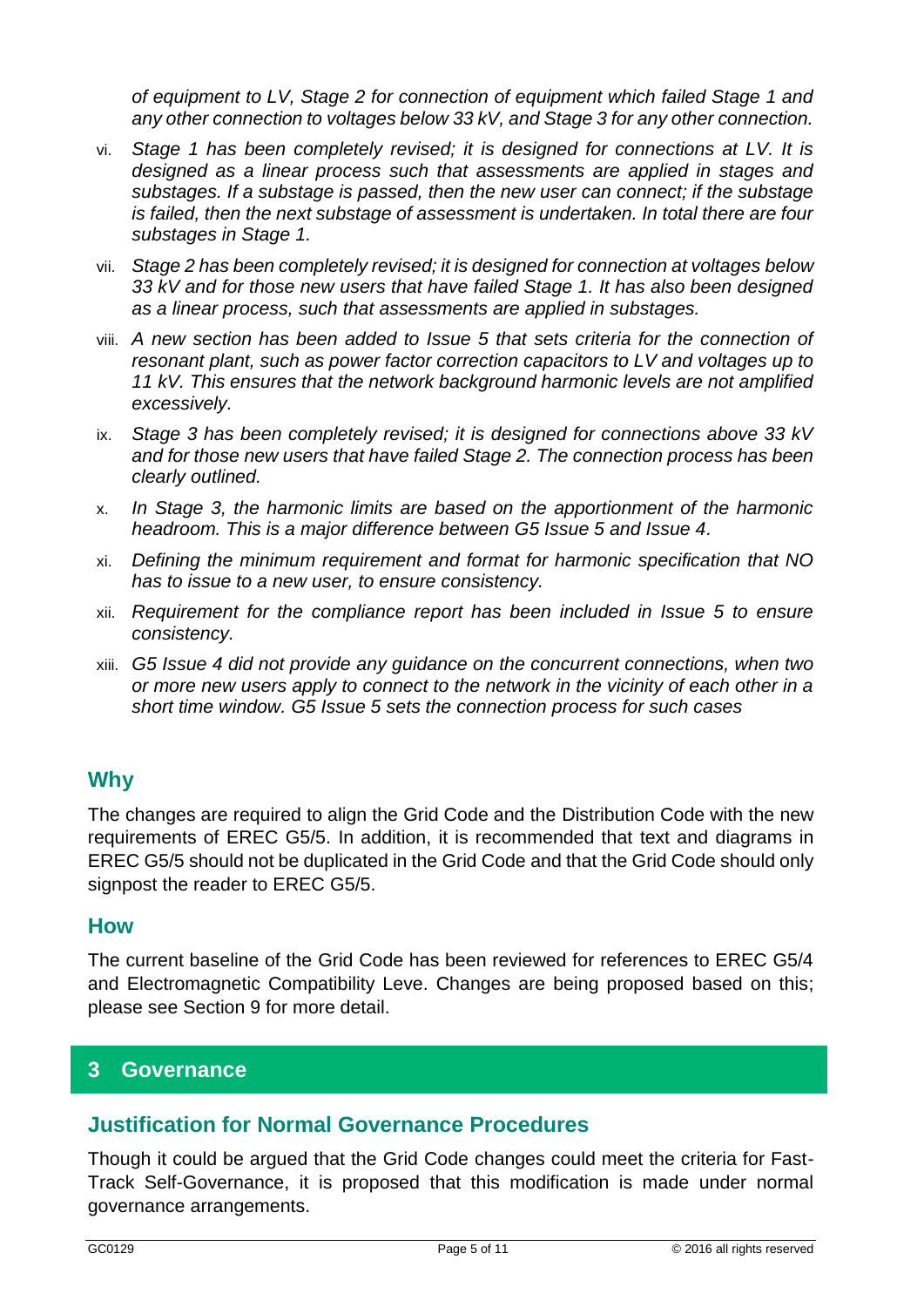The update to EREC G5 is subject to approval by the Authority (Ofgem) before publication. Choosing the Normal Governance route will allow the Authority to consider the changes to the Grid Code along with EREC G5.

### **Requested Next Steps**

This modification should:

• Follow the normal governance route and proceed to Code Administrator **Consultation** 

The material effects of this change come from the update to EREC G5, which has been subject to both a working group and public consultation.

# **4 Why Change?**

The Distribution Code Review Panel (DCRP) has recently held a consultation to update Engineering Recommendation (EREC) G5 to issue 5 (G5/5). EREC G5 defines planning levels and compatibility levels for the assessment of voltage distortion from Network User's equipment and installations with harmonic emission to be connected to transmission systems and distribution networks in the United Kingdom.

This modification is required to align the Grid Code and the Distribution Code with the new requirements of EREC G5/5. In addition, it is recommended that text and diagrams in EREC G5/5 should not be duplicated in the Grid Code and that the Grid Code should only signpost the reader to EREC G5/5.

## **5 Code Specific Matters**

## **Technical Skillsets**

It is not proposed that a Workgroup is required for this modification. If a Workgroup is formed that the skill set required is likely to be:

- Grid Code Governance Procedures; and
- Harmonics caused by the connection of resonant plant and equipment.

#### **Reference Documents**

The Consultation on updating EREC G5 can be found here:

[http://dcode.org.uk/assets/files/DCode-](http://dcode.org.uk/assets/files/DCode-Consultations/2019/DCRP_19_03_PC_Consultation_Pack.zip)[Consultations/2019/DCRP\\_19\\_03\\_PC\\_Consultation\\_Pack.zip](http://dcode.org.uk/assets/files/DCode-Consultations/2019/DCRP_19_03_PC_Consultation_Pack.zip)

#### **6 Solution**

It is proposed to update the references within the Grid Code to refer to EREC G5/5.

Please see Section 11 for the proposed changes to the text of the Grid Code.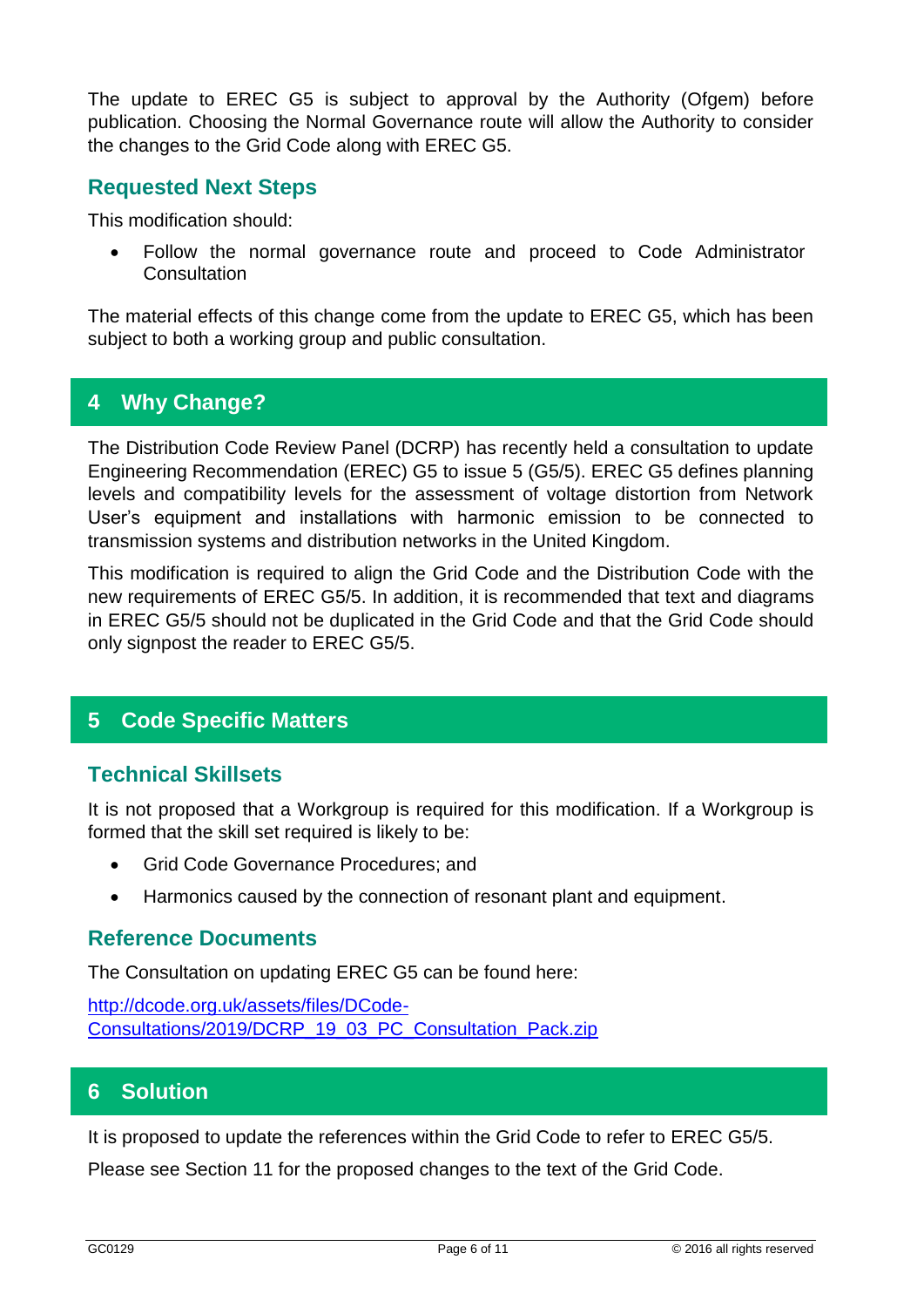## **7 Impacts & Other Considerations**

This modification is being proposed alongside the update to G5 and the change to the Distribution Code. It is proposed that these will be presented to Ofgem as a package so the changes can be considered alongside each other.

## **Does this modification impact a Significant Code Review (SCR) or other significant industry change projects, if so, how?**

This modification is not expected to impact any SCR's or other significant industry change projects or other Consumers directly.

#### **Consumer Impacts**

This modification is not expected to impact Consumers directly.

## **8 Relevant Objectives**

## Impact of the modification on the Applicable Grid Code Objectives:

| <b>Relevant Objective</b>                                                                                                                                                                                                                                                                                                                                                           | Identified impact |
|-------------------------------------------------------------------------------------------------------------------------------------------------------------------------------------------------------------------------------------------------------------------------------------------------------------------------------------------------------------------------------------|-------------------|
| (a) To permit the development, maintenance and operation of an<br>efficient, coordinated and economical system for the<br>transmission of electricity                                                                                                                                                                                                                               | Positive          |
| (b) Facilitating effective competition in the generation and supply<br>of electricity (and without limiting the foregoing, to facilitate<br>the national electricity transmission system being made<br>available to persons authorised to supply or generate<br>electricity on terms which neither prevent nor restrict<br>competition in the supply or generation of electricity); | <b>None</b>       |
| (c) Subject to sub-paragraphs (i) and (ii), to promote the security<br>and efficiency of the electricity generation, transmission and<br>distribution systems in the national electricity transmission<br>system operator area taken as a whole;                                                                                                                                    | <b>Positive</b>   |
| (d) To efficiently discharge the obligations imposed upon the<br>licensee by this license and to comply with the Electricity<br>Regulation and any relevant legally binding decisions of the<br>European Commission and/or the Agency; and                                                                                                                                          | <b>None</b>       |
| (e) To promote efficiency in the implementation and<br>administration of the Grid Code arrangements                                                                                                                                                                                                                                                                                 | <b>None</b>       |

Updating the Grid Code concurrently with the EREC G5 and the Distribution Code changes will align the GB framework. This should lead to an efficient, coordinated solution.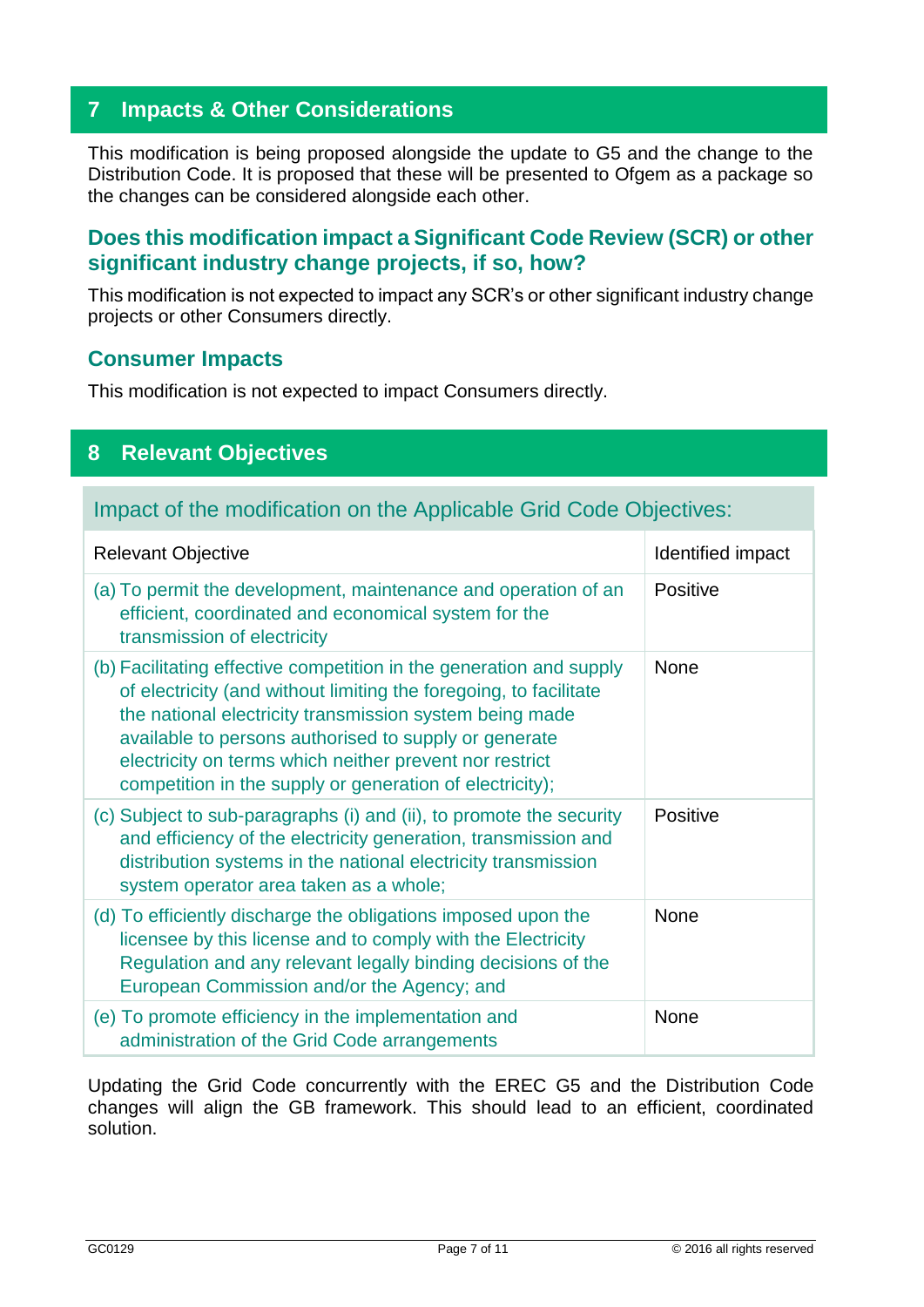# **9 Implementation**

It is proposed that this modification should be implemented concurrently with the changes to EREC G5 and the Distribution Code.

The proposed modification would be implemented 6 months from the time of Approval by the Authority or 1 March 2020 whichever is the later.

This will come into effect for connection offers issued by National Grid ESO to their customers from 1 March 2020 or earlier if mutually agreed by both parties.

No costs are foreseen in relation to the implementation of this Grid Code Modification.

## **10 Code Administrator Consultation: How to repond**

If you wish to respond to this Code Administrator Consultation, please use the response pro-forma which can be found under the 'Industry Consultation' tab via the following link;

[https://www.nationalgrideso.com/codes/grid-code/modifications/gc0129-updating](https://www.nationalgrideso.com/codes/grid-code/modifications/gc0129-updating-references-engineering-recommendation-g5)[references-engineering-recommendation-g5](https://www.nationalgrideso.com/codes/grid-code/modifications/gc0129-updating-references-engineering-recommendation-g5)

Responses are invited to the following questions;

- 1. Do you believe GC0129 better facilitates the Applicable Grid Code Objectives? Please include your reasoning.
- 2. Do you support the proposed implementation approach?
- 3. Do you have any other comments in relation to GC0129?

Views are invited on the proposals outlined in this consultation, which should be received by 5pm on 11 October 2019. Please email your formal response to: [grid.code@nationalgrideso.com](mailto:grid.code@nationalgrideso.com)

If you wish to submit a confidential response, please note the following;

Information provided in response to this consultation will be published on National Grid ESO's website unless the response is clearly marked 'Private & Confidential', we will contact you to establish the extent of this confidentiality. A response marked 'Private & Confidential' will be disclosed to the Authority in full by, unless agreed otherwise, will not be shared with the Grid Code Modifications Panel or the industry and may therefore not influence the debate to the same extent as a non-confidential response. Please note an automatic confidentiality disclaimer generated by your IT System will not in itself, mean that your response is treated as if it had been marked 'Private & Confidential.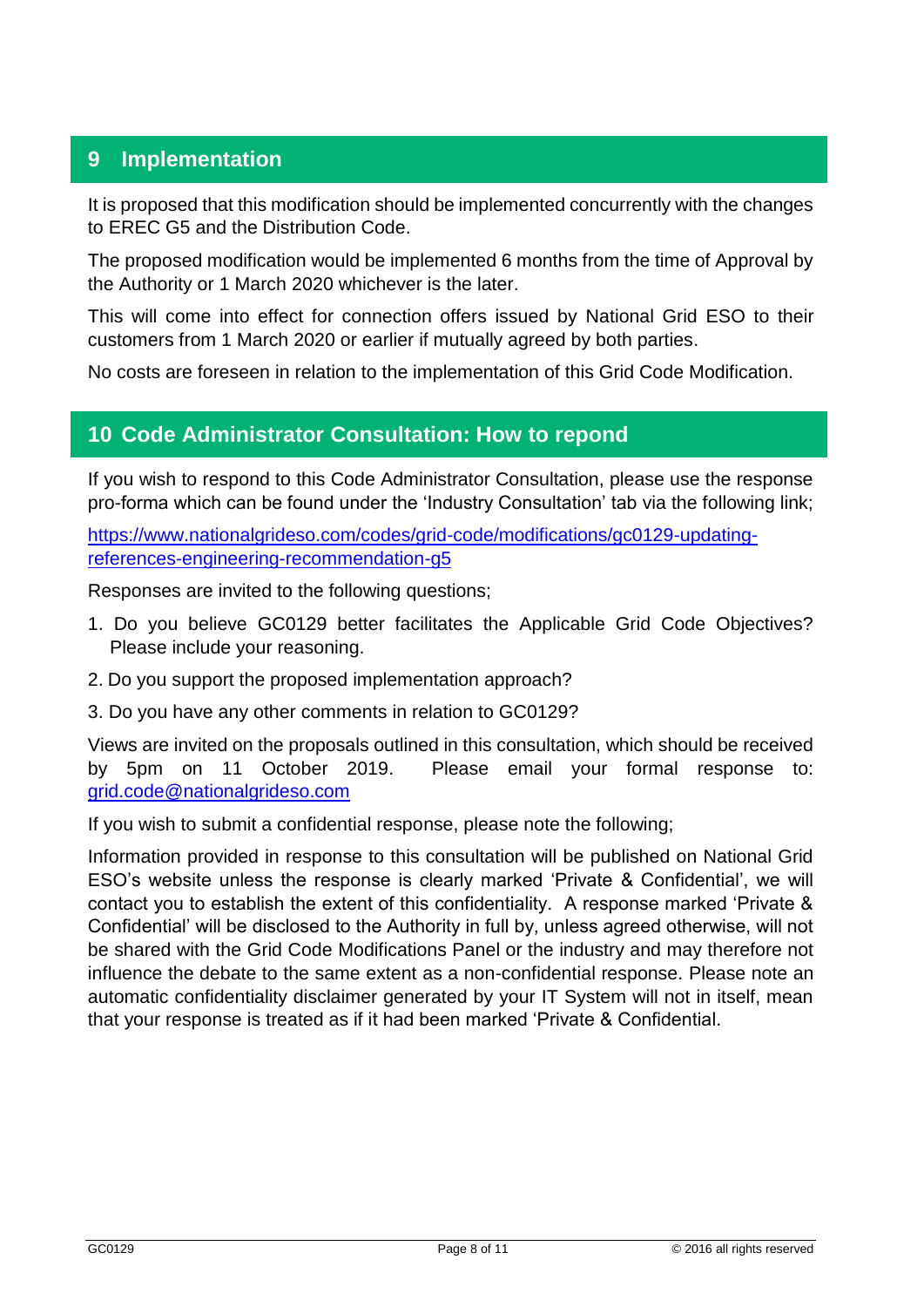# **11 Legal Text**

This modification will update the Grid Code with the following changes:

| <b>Section</b>                                           | <b>Defect</b>                                                                                                         |
|----------------------------------------------------------|-----------------------------------------------------------------------------------------------------------------------|
| <b>Glossary and Definitions</b>                          |                                                                                                                       |
| <b>Electromagnetic Compatibility</b><br>I evel           | Has the meaning set out in<br><b>Engineering Recommendation</b><br>G5Engineering Recommendation<br>G <sub>5</sub> /4. |
| <b>Engineering Recommendation</b><br>G <sub>5</sub>      | <b>Means Engineering Recommendation</b><br>G5/5.                                                                      |
| <b>Planning Code</b>                                     |                                                                                                                       |
| APPENDIX C - TECHNICAL AND<br><b>DESIGN CRITERIA</b>     | <b>ER G5/4</b><br>(Supported by ACE Report No.73)                                                                     |
| <b>PART 1 - SHETL's TECHNICAL</b><br>AND DESIGN CRITERIA |                                                                                                                       |
| Item 6                                                   |                                                                                                                       |
| APPENDIX C - TECHNICAL AND<br><b>DESIGN CRITERIA</b>     | <b>ER G544</b><br>(Supported by ACE Report No.73)                                                                     |
| <b>PART 2 - SPT's TECHNICAL</b><br>AND DESIGN CRITERIA   |                                                                                                                       |
| Item 6                                                   |                                                                                                                       |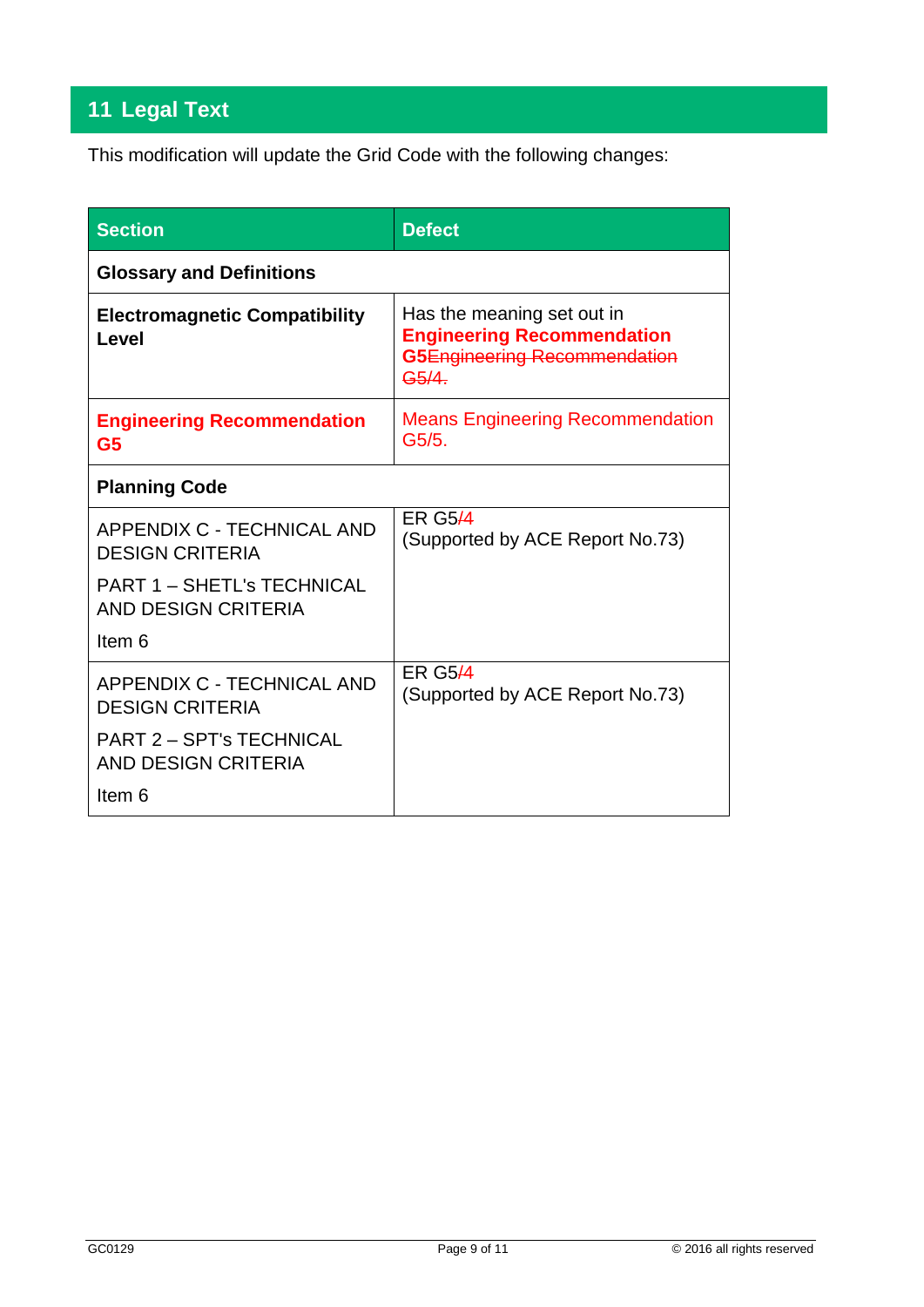| <b>APPENDIX E - OFFSHORE</b><br><b>TRANSMISSION SYSTEM AND</b><br><b>OTSDUW PLANT AND</b><br>APPARATUS TECHNICAL AND<br><b>DESIGN CRITERIA</b><br>Item <sub>3</sub> | <b>ER G5/4</b>                                                                                                                                                                                                                                                                                                                                                                                                                                                                                                                                                                                                                                                                                                                                                                                                                                                                                                                                                                                                                                                                                                                                                                                                                                                                                   |
|---------------------------------------------------------------------------------------------------------------------------------------------------------------------|--------------------------------------------------------------------------------------------------------------------------------------------------------------------------------------------------------------------------------------------------------------------------------------------------------------------------------------------------------------------------------------------------------------------------------------------------------------------------------------------------------------------------------------------------------------------------------------------------------------------------------------------------------------------------------------------------------------------------------------------------------------------------------------------------------------------------------------------------------------------------------------------------------------------------------------------------------------------------------------------------------------------------------------------------------------------------------------------------------------------------------------------------------------------------------------------------------------------------------------------------------------------------------------------------|
| <b>Connection Conditions</b>                                                                                                                                        |                                                                                                                                                                                                                                                                                                                                                                                                                                                                                                                                                                                                                                                                                                                                                                                                                                                                                                                                                                                                                                                                                                                                                                                                                                                                                                  |
| CC.6.1.5                                                                                                                                                            | The Electromagnetic Compatibility<br><b>Levels</b> for harmonic distortion on the<br><b>Onshore Transmission System from</b><br>all sources under both Planned<br><b>Outage</b> and fault outage conditions,<br>(unless abnormal conditions prevail)<br>shall comply with the levels shown in<br>the tables of Appendix A of<br><b>Engineering Recommendation</b><br>G5/4<br><b>Engineering Recommendation G5/4</b><br>contains planning criteria which The<br><b>Company</b> will apply to the connection<br>of non-linear Load to the National<br><b>Electricity Transmission System,</b><br>which may result in harmonic emission<br>limits being specified for these Loads<br>in the relevant Bilateral Agreement.<br>The application of the planning criteria<br>will take into account the position of<br><b>GB Code and EU Code Users' Plant</b><br>and Apparatus (and OTSDUW Plant<br>and Apparatus) in relation to<br>harmonic emissions. GB Code Users<br>must ensure that connection of<br>distorting loads to their User Systems<br>do not cause any harmonic emission<br>limits specified in the Bilateral<br>Agreement, or where no such limits<br>are specified, the relevant planning<br>levels specified in <b>Engineering</b><br><b>Recommendation G5/4 to be</b><br>exceeded. |